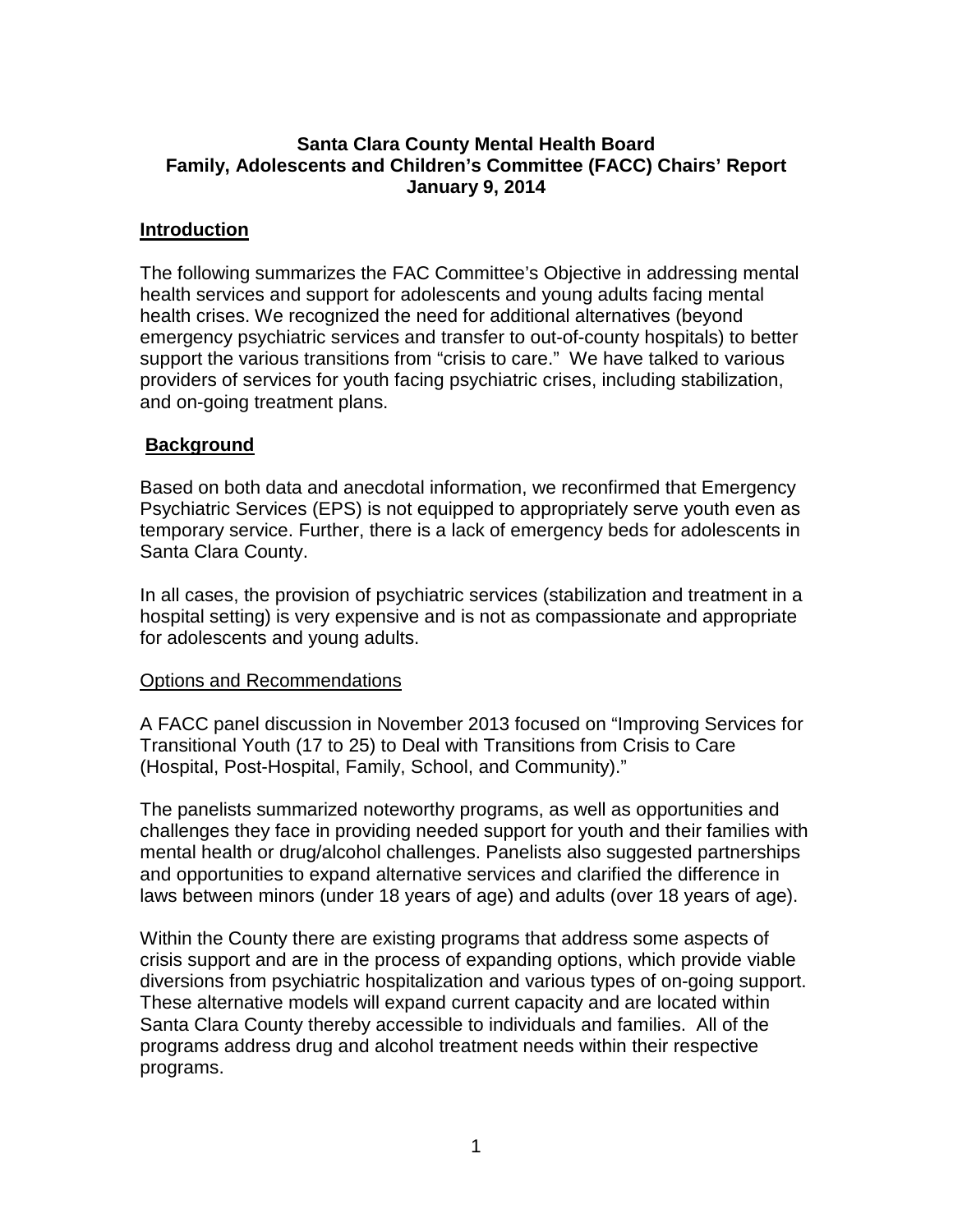### *Additional Service Models (Pre, During, and Post Psychiatric Crisis)*

The four are as follows:

- 1. EMQ Families First, located in Campbell, is a private non-profit behavioral health care organization serving children, adolescents and families. has a long history of providing mental health services, including a mobile crisis unit (serves ages 0 to 17), community transition services. Each program has a varying length of service: mobile crisis (2-4 hours), community transition services (1-90 days) and Crisis Community Transition Services and Crisis Stabilization Services, an alternative to EPS (23 hours and 59 minutes) for minors under the age of 18. The City of Campbell's Planning Commission passed and established the program in their Campbell campus. It has taken about a year to deal with the permits of the facility; the planning to proceed will start in about 90 days from now. This represents a 75% diversion rate. Santa Clara County Mental Health Department has supported these efforts.
- 2. Rebekah Children's Services, located in Gilroy, also has provided mental health services to the community over many decades. They provide a wide range of critical services incorporating crisis stabilization, hospital diversions, residential treatment group home, day treatment, outpatient mental health services and therapeutic behavioral services. Rebekah Children's Services is in the process of expanding its youth hospital diversion program and residential care program by 15 to 20 beds.
- 3. The ASPIRE program, The After-School Program Interventions, under the auspices of El Camino Hospital is designed to provide meaningful and effective treatment for teenage youth who are experiencing anxiety, depression, or other symptoms related to a mental health condition. Emotional wellness is technical assistance goal and the program emphasizes communication and a supportive environment. An after school program such as ASPIRE provides structure and training in mental wellness skills which help adolescents learn and implement healthy coping strategies. This after-school program and holistic treatment plan requires at least four afternoons a week for eight weeks; Mt. View Los Altos High School District grants academic credit to students who complete this course.
- 4. DADS' Children, Family Community Services Division provides services at 35 different sites such as schools, clinics and Juvenile Hall. The services up to this point have been targeted towards the adolescent population age 12-18 years of age; giving services up to age 21 due to the flexibility of the funding provided to DADS. There is specialization in being able to provide